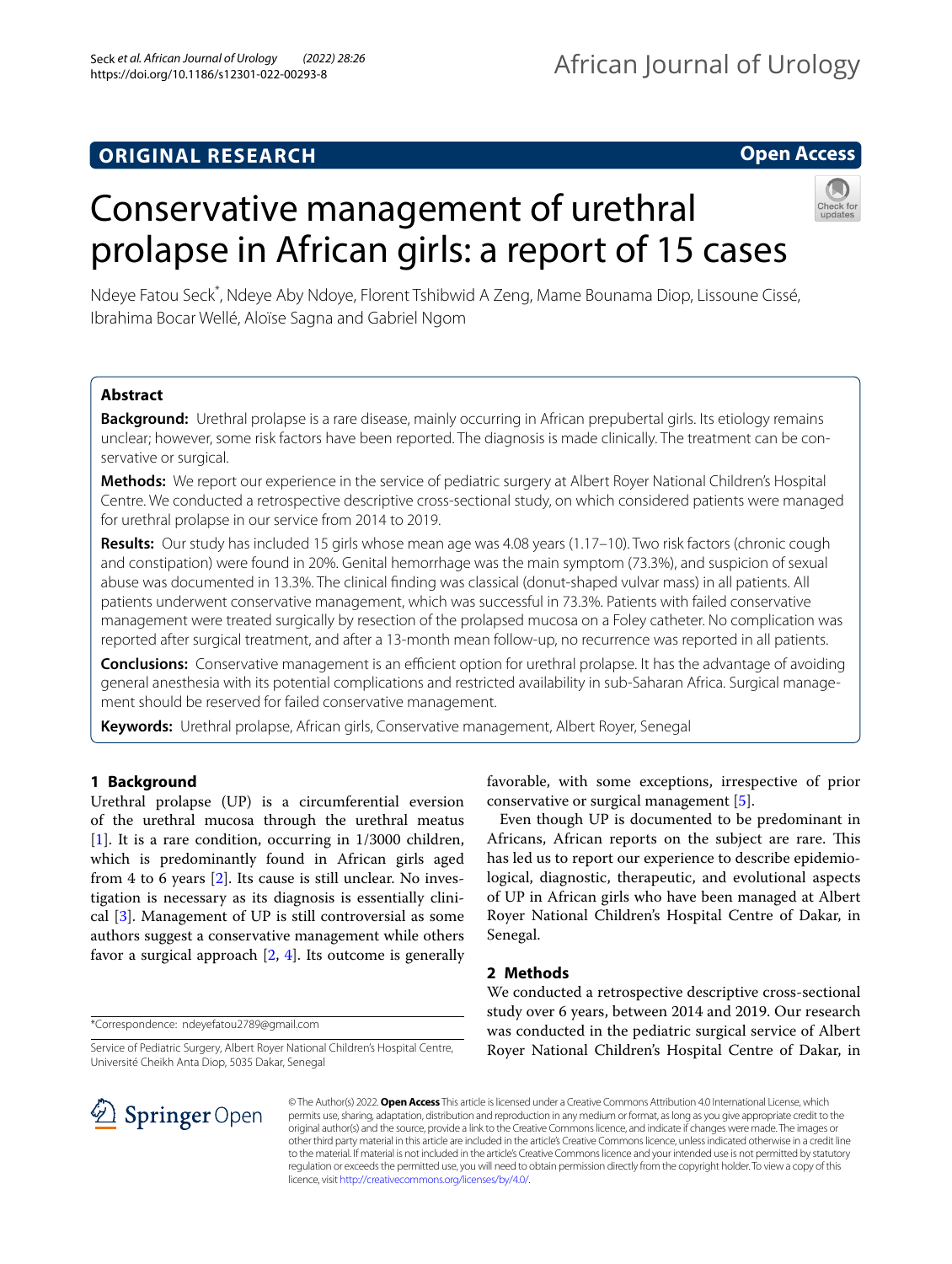Senegal. It is one of the three public pediatric surgical services in Dakar and neighboring environs, providing service to a pediatric population of more than a million [[6\]](#page-3-5).

We included female children aged less than 15 years. Exclusion criteria were: (1) missing data or records and (2) de novo surgical therapy.

Parameters studied in our review included age at diagnosis, symptoms and their duration, comorbidities, clinical fndings, results of investigations, management, and outcomes. Quantitative variables were expressed in mean (age), qualitative ones in frequencies (comorbidities, chief complaint, symptoms, clinical fndings, successful conservative management, and complications). Data were registered and analyzed with Epi Info™. Results are presented as text, table, and fgure.

Conservative treatment consisted of local application of estrogen cream twice to thrice daily, for 2 weeks, along with a nonsteroidal anti-infammatory drug (nifumic acid, 15 mg/kg twice daily for 3 days) and sitz baths with lukewarm water for 15–20 min twice a day. Patients were reviewed in the clinic each week. The persistence of the prolapse after 14 days of conservative treatment was considered as a failure of the latter, which was the indication of surgical treatment. This was done by placing a urethral Foley catheter, followed by surgical excision of the prolapsed mucosa using electrocautery. The margin of the urethral mucosa was not sutured. Postoperative pain was managed with paracetamol 15 mg/kg qid for 3 days. Sitz baths were conducted at home, with a lukewarm bath as in conservative management for 7 days.

Ethics approval for processing this retrospective study was obtained from the Committee of Albert Royer National Children's Hospital Centre.

## **3 Results**

#### **3.1 Participants**

Seventeen patients with UP were identifed over the 6 years, two of whom were excluded as they received surgical therapy ab initio. Our review included 15 female patients, giving a frequency of 2.5 cases per year. The mean age was 4.08 years, ranging from 1.17 to 10 years. The mode was 6 years.

#### **3.2 Main fndings**

Risk factors were found in three patients (20%): Two had a chronic cough, and one had chronic constipation.

Genital hemorrhage was the main chief complaint in 73.3% of cases. Presenting complaints are reported in Table [1.](#page-1-0) Clinical examination found, in all patients, a circular pinkish mass above the vaginal introitus. The mass was surrounding the urethral meatus through which a Foley catheter could be introduced. In one patient, bleeding was present during the clinical examination (Fig. [1](#page-1-1)). <span id="page-1-0"></span>**Table 1** Symptoms of urethral prolapse found in patients managed at our service from 2014 to 2019 ( $N=15$ )

| Symptom                   | <b>Number</b> | Percentage |
|---------------------------|---------------|------------|
|                           |               |            |
| Genital hemorrhage        | 11            | 73.3       |
| Urogenital trauma         | 3             | 20         |
| Genital mass              | $\mathcal{P}$ | 13.3       |
| Suspicion of sexual abuse | 2             | 13.3       |
| Hitching                  | 2             | 13.3       |
| Hematuria                 | $\mathcal{P}$ | 13.3       |
| Urinary incontinence      |               | 6.7        |



(yellow arrow) at the center of the prolapsed mucosa, which the lower part is ischemic and bleeding (blue arrow)

<span id="page-1-1"></span>Associated comorbidities were found in two patients (13.3%) including umbilical hernia and rectal prolapse. Full blood count (FBC) has been ordered in all patients, and none had anemia. Microbiologic examination of urine was asked in four patients, and no infection has been detected for all four cases.

Conservative treatment was initiated in all patients and was successful in 11 of them (73.3%). The remaining four patients (26.7%) showed persistence of the prolapse and therefore underwent surgical excision of the prolapsed mucosa. The Foley catheter was removed 3-6 days postoperatively with a mean of 4 days. Patients stayed in clinics for a mean time of 8.75 h (2–24 h). Outcomes were marked by dysuria in two patients after Foley catheter removal, which regressed spontaneously within hours. This corresponds to grade I of the Clavien–Dindo classifcation of surgical complications.

The mean follow-up was  $13$  months  $(6-17$  months), and no recurrence has been noted in patients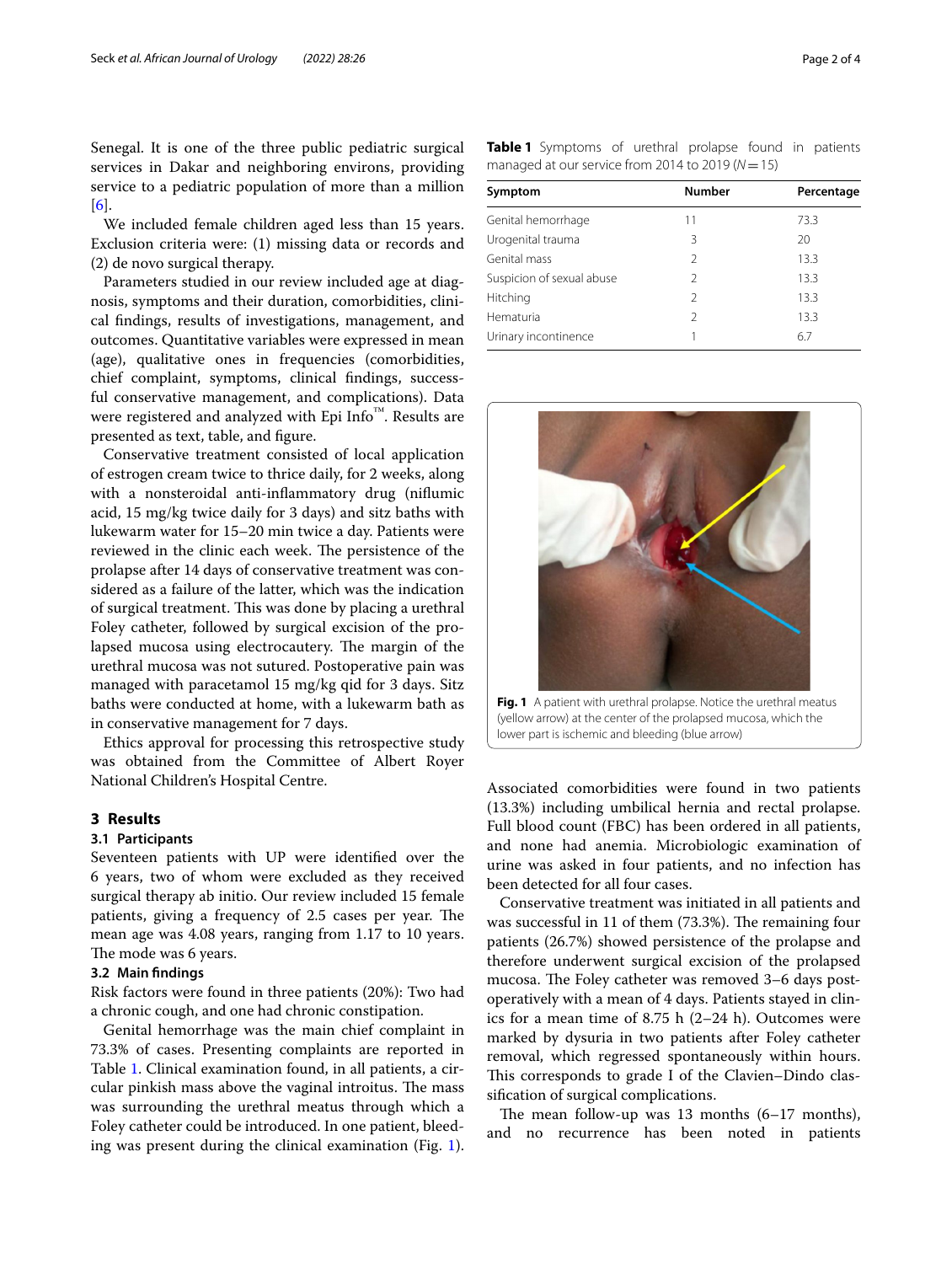conservatively managed, neither in those who underwent surgical excision.

#### **4 Discussion**

With 2.5 cases per year, our in-hospital frequency of UP is similar to another African study [[7\]](#page-3-6). However, an African multicentric study found a much higher frequency with 7 cases per year  $[8]$  $[8]$ . In western countries, UP is quite rare with in-hospital frequency ranging from 2.1 to 3.9 cases per year [\[9](#page-3-8)], and it is scarce and more frequent in African and African-descent populations [\[1](#page-3-0)]. Our study population had a mean age of 4 years, which is not diferent from reports of several authors who found a mean age ranging from 4 to 6 years [\[5](#page-3-4), [7,](#page-3-6) [10,](#page-3-9) [11](#page-3-10)].

The etiology of UP is unknown; however, some risk factors have been described, such as chronic constipation or cough, bearing heavy things, perineal trauma, sexual abuse, urogenital infections, malnutrition, and urethral mucosa excess [[9,](#page-3-8) [12\]](#page-3-11). In our study, three patients (20%) presented risk factors. Some authors reported risk factors in 4.8–69% [\[5](#page-3-4), [10](#page-3-9), [11\]](#page-3-10). Other authors did not fnd reported risk factors [\[13](#page-3-12)]. We think these diferences are due to the lack of systematic data collection as all studies were retrospective. Cohort studies will be helpful to highlight risk factors. Another evoked risk factor is the poor level of estrogen [[14,](#page-3-13) [15](#page-3-14)]. Estrogen receptors (ERs) were identifed in the smooth muscle and connective tissue of the female urethra, which suggests that these tissues recognize estrogen and have a response to its action [[16\]](#page-3-15). Some authors suggest that estrogen seals urethral mucosa to the underlying submucosa so that the lack of estrogen leads to poor connection between mucosal and submucosal layers of the urethra, which in turn results in UP [\[14](#page-3-13)]. A study reported lower serum estrogen levels in premenopausal women experiencing pelvic organ prolapse (POP) compared to those without POP  $[16]$  $[16]$ . This is the justifcation of hormonal therapy in UP.

Genital hemorrhage was the main complaint, found in 11 patients (73.3%). Our fndings are confrmed by other authors, in either western or African countries, with genital bleeding ranging from 81.2 to 100% [[5,](#page-3-4) [10](#page-3-9), [13](#page-3-12), [17](#page-3-16)]. In the African settings, parents often link genital hemorrhage to sexual abuse or urogenital trauma, which are sometimes suggested as the etiology, as found in 13.3% of our patients. Other African studies reported similar proportions [\[3](#page-3-2), [7\]](#page-3-6). Care should be taken to make the right diagnosis despite these wrong orientations from parents.

Clinical fndings are classically made of a doughnutlike pinkish mass, surrounding the urethral orifce, which can be easily catheterized, and this was found in all of our patients as many other authors did [[7,](#page-3-6) [8,](#page-3-7) [13,](#page-3-12) [18](#page-3-17), [19](#page-3-18)]. With time, prolapsed mucosa gets ischemic, ulcerated,

or necrotic  $[11, 12]$  $[11, 12]$  $[11, 12]$  $[11, 12]$ . This evolution can explain mucosal bleeding found in two girls of our series.

Management of UP can be conservative or surgical. Several authors recommend conservative management as the frst level of treatment, indicating surgery only in recurrent UP or failed conservative management of symptomatic UP [\[10,](#page-3-9) [12](#page-3-11), [19](#page-3-18)]. Conservative management uses estrogen-based cream along with anti-infammatory drugs and Sitz bath  $[11]$  $[11]$ . In our study, all patients initially underwent conservative management, which failed in 26%. The frequency of failed conservative management has been reported from zero to  $80.6\%$  [[5,](#page-3-4) [11\]](#page-3-10). These differences can be due to the use of diferent topical creams. While estrogen cream is used, along with other measures, failure of conservative treatment is lower (0–38%) [[11\]](#page-3-10) compared to a study where many patients benefited from steroid cream alone (80.6%) [[5\]](#page-3-4). Further studies should be done to better assess the impact of the nature of the topical cream on failed conservative management of UP in girls.

Surgical management of UP is mainly done by resection of the prolapsed mucosa with or without sutures [[10\]](#page-3-9). Reduction under general anesthesia [[19\]](#page-3-18) or ligature on Foley catheter [[8,](#page-3-7) [20,](#page-3-19) [21\]](#page-3-20) has been suggested by some authors. In our patients, we used surgical resection without sutures, making hemostasis with electrocautery. Several authors used the same method with satisfying results [[8,](#page-3-7) [13](#page-3-12)].

In our study, a Foley catheter was removed within 3–6 days. Among reported studies, some authors removed the catheter immediately after the surgery [\[8](#page-3-7)] or from 2 to 3 days [[7,](#page-3-6) [13](#page-3-12)]. We preferred to keep the Foley catheter for at least 3 days to prevent urethral stenosis, as documented by other authors [\[7](#page-3-6)].

After surgical management, some complications can occur. In our study, temporary dysuria was reported in two patients. Some authors reported postoperative complications assessed by Clavien–Dindo classifcation as grade I: persisting dysuria and urethritis and grade IIIb: meatal stenosis requiring dilatation [[11\]](#page-3-10). Failed surgical management has been reported in  $17.8\%$  [[5\]](#page-3-4). This shows that surgical treatment has its potential complications and is not always successful. The place of conservative management as frst line in the management of pediatric UP cannot further be emphasized.

#### **4.1 Limitations**

Our study has some limitations. The first is the lack of duration of conservative management, and the number of medical visits before UP gets cured conservatively. These limitations are since this information was not on medical fles.